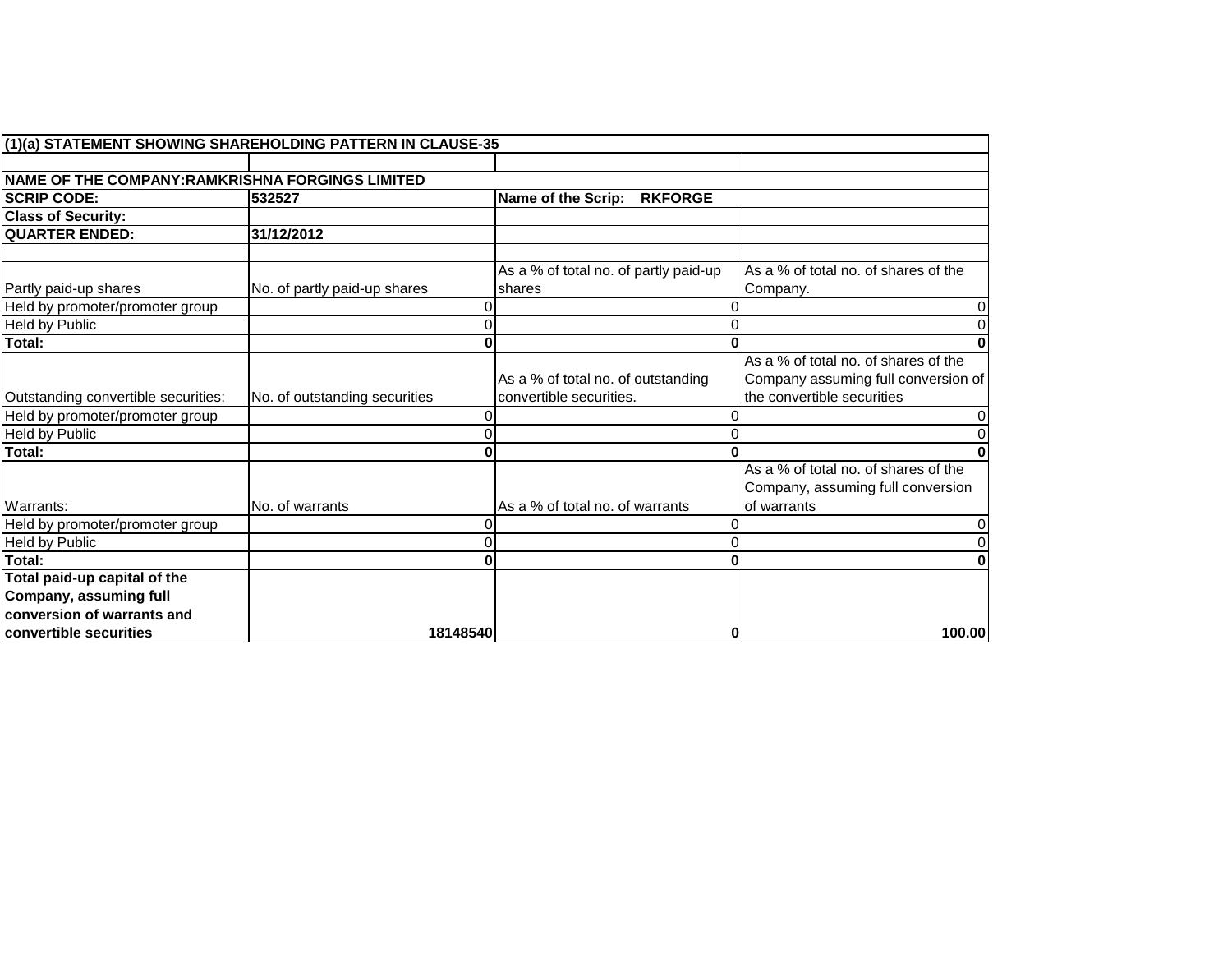|                                           |                                          |                |                                                                        |                                                                             | <b>TOTAL SHAREHOLDING AS</b><br>A % OF TOTAL NO OF<br><b>SHARES</b> |                          | <b>SHARES PLEDGE OR</b><br><b>OTHERWISE</b><br><b>ENCUMBERED</b> |                           |  |
|-------------------------------------------|------------------------------------------|----------------|------------------------------------------------------------------------|-----------------------------------------------------------------------------|---------------------------------------------------------------------|--------------------------|------------------------------------------------------------------|---------------------------|--|
| <b>CATEG</b><br><b>ORY</b><br><b>CODE</b> | <b>CATEGORY OF SHAREHOLDER</b>           | <b>NO OF</b>   | <b>TOTAL</b><br><b>SHAREH NUMBER</b><br><b>OLDERS OF SHARES D FORM</b> | <b>NO OF SHARES</b><br><b>HELD IN</b><br>DEMATERIALIZE PERCENTAGE PERCENTAG | AS a<br>of $(A+B)$                                                  | As a<br>$E$ of $(A+B+C)$ | <b>NUMBER</b><br><b>OF</b><br><b>SHARES</b>                      | AS a<br><b>PERCENTAGE</b> |  |
| (1)                                       | (II)                                     | (III)          | (IV)                                                                   | (V)                                                                         | (VI)                                                                | (VII)                    | (VIII)                                                           | (IX)=(VIII)/(IV)*1<br>00  |  |
| (A)                                       | PROMOTER AND PROMOTER GROUP              |                |                                                                        |                                                                             |                                                                     |                          |                                                                  |                           |  |
| (1)                                       | <b>INDIAN</b>                            |                |                                                                        |                                                                             |                                                                     |                          |                                                                  |                           |  |
| (a)                                       | Individual /HUF                          | $\sqrt{5}$     | 1544250                                                                | 1544250                                                                     | 8.51                                                                | 8.51                     | $\mathbf 0$                                                      | 0.00                      |  |
| (b)                                       | Central Government/State Government(s)   | $\mathbf{0}$   | $\Omega$                                                               | $\Omega$                                                                    | 0.00                                                                | 0.00                     | $\Omega$                                                         | 0.00                      |  |
| (c)                                       | <b>Bodies Corporate</b>                  | $\mathbf{3}$   | 8131760                                                                | 8131760                                                                     | 44.81                                                               | 44.81                    | 2400000                                                          | 29.51                     |  |
| (d)                                       | <b>Financial Institutions / Banks</b>    | $\Omega$       | $\Omega$                                                               | $\overline{0}$                                                              | 0.00                                                                | 0.00                     | $\Omega$                                                         | 0.00                      |  |
| (e)                                       | <b>Others</b>                            | $\Omega$       | $\Omega$                                                               | $\Omega$                                                                    | 0.00                                                                | 0.00                     | $\Omega$                                                         | 0.00                      |  |
|                                           |                                          |                |                                                                        |                                                                             |                                                                     |                          |                                                                  |                           |  |
|                                           | Sub-Total A(1) :                         | 8              | 9676010                                                                | 9676010                                                                     | 53.32                                                               | 53.32                    | 2400000                                                          | 24.80                     |  |
|                                           |                                          |                |                                                                        |                                                                             |                                                                     |                          |                                                                  |                           |  |
| (2)                                       | <b>FOREIGN</b>                           |                |                                                                        |                                                                             |                                                                     |                          |                                                                  |                           |  |
| (a)                                       | Individuals (NRIs/Foreign Individuals)   | $\mathbf{0}$   | 0                                                                      | $\overline{0}$                                                              | 0.00                                                                | 0.00                     | $\mathbf 0$                                                      | 0.00                      |  |
| (b)                                       | <b>Bodies Corporate</b>                  | $\overline{0}$ | $\overline{0}$                                                         | $\overline{0}$                                                              | 0.00                                                                | 0.00                     | $\overline{\mathbf{0}}$                                          | 0.00                      |  |
| (c)                                       | Institutions                             | $\mathbf{0}$   | $\Omega$                                                               | $\overline{0}$                                                              | 0.00                                                                | 0.00                     | $\overline{0}$                                                   | 0.00                      |  |
| (d)                                       | Qualified Foreign Investor               | $\overline{0}$ | $\Omega$                                                               | $\mathbf 0$                                                                 | 0.00                                                                | 0.00                     | $\mathbf 0$                                                      | 0.00                      |  |
| $\overline{e}$                            | Others                                   | $\Omega$       | $\Omega$                                                               | $\Omega$                                                                    | 0.00                                                                | 0.00                     | $\mathbf 0$                                                      | 0.00                      |  |
|                                           | Sub-Total $A(2)$ :                       | $\bf{0}$       | $\Omega$                                                               | $\mathbf{0}$                                                                | 0.00                                                                | 0.00                     | $\mathbf 0$                                                      | 0.00                      |  |
|                                           | Total $A=A(1)+A(2)$                      | 8              | 9676010                                                                | 9676010                                                                     | 53.32                                                               | 53.32                    | 2400000                                                          | 24.80                     |  |
|                                           |                                          |                |                                                                        |                                                                             |                                                                     |                          |                                                                  |                           |  |
| (g                                        | <b>PUBLIC SHAREHOLDING</b>               |                |                                                                        |                                                                             |                                                                     |                          |                                                                  |                           |  |
| (1)                                       | <b>INSTITUTIONS</b>                      |                |                                                                        |                                                                             |                                                                     |                          |                                                                  |                           |  |
| (a)                                       | Mutual Funds /UTI                        | $\overline{2}$ | 3637444                                                                | 3637444                                                                     | 20.04                                                               | 20.04                    |                                                                  |                           |  |
| (b)                                       | <b>Financial Institutions /Banks</b>     | $\Omega$       | $\Omega$                                                               | $\overline{0}$                                                              | 0.00                                                                | 0.00                     |                                                                  |                           |  |
| (c)                                       | Central Government / State Government(s) | $\overline{0}$ | $\overline{0}$                                                         | $\overline{0}$                                                              | 0.00                                                                | 0.00                     |                                                                  |                           |  |
| (d)                                       | Venture Capital Funds                    | $\Omega$       | $\Omega$                                                               | $\Omega$                                                                    | 0.00                                                                | 0.00                     |                                                                  |                           |  |
| (e)                                       | <b>Insurance Companies</b>               | $\mathbf 0$    | $\Omega$                                                               | $\Omega$                                                                    | 0.00                                                                | 0.00                     |                                                                  |                           |  |
| (f)                                       | Foreign Institutional Investors          | 1              | 252828                                                                 | 252828                                                                      | 1.39                                                                | 1.39                     |                                                                  |                           |  |
| (g)                                       | Foreign Venture Capital Investors        | $\mathbf{0}$   | $\overline{0}$                                                         | $\overline{0}$                                                              | 0.00                                                                | 0.00                     |                                                                  |                           |  |
| (h)                                       | Qualified Foreign Investor               | $\Omega$       | $\Omega$                                                               | $\overline{0}$                                                              | 0.00                                                                | 0.00                     |                                                                  |                           |  |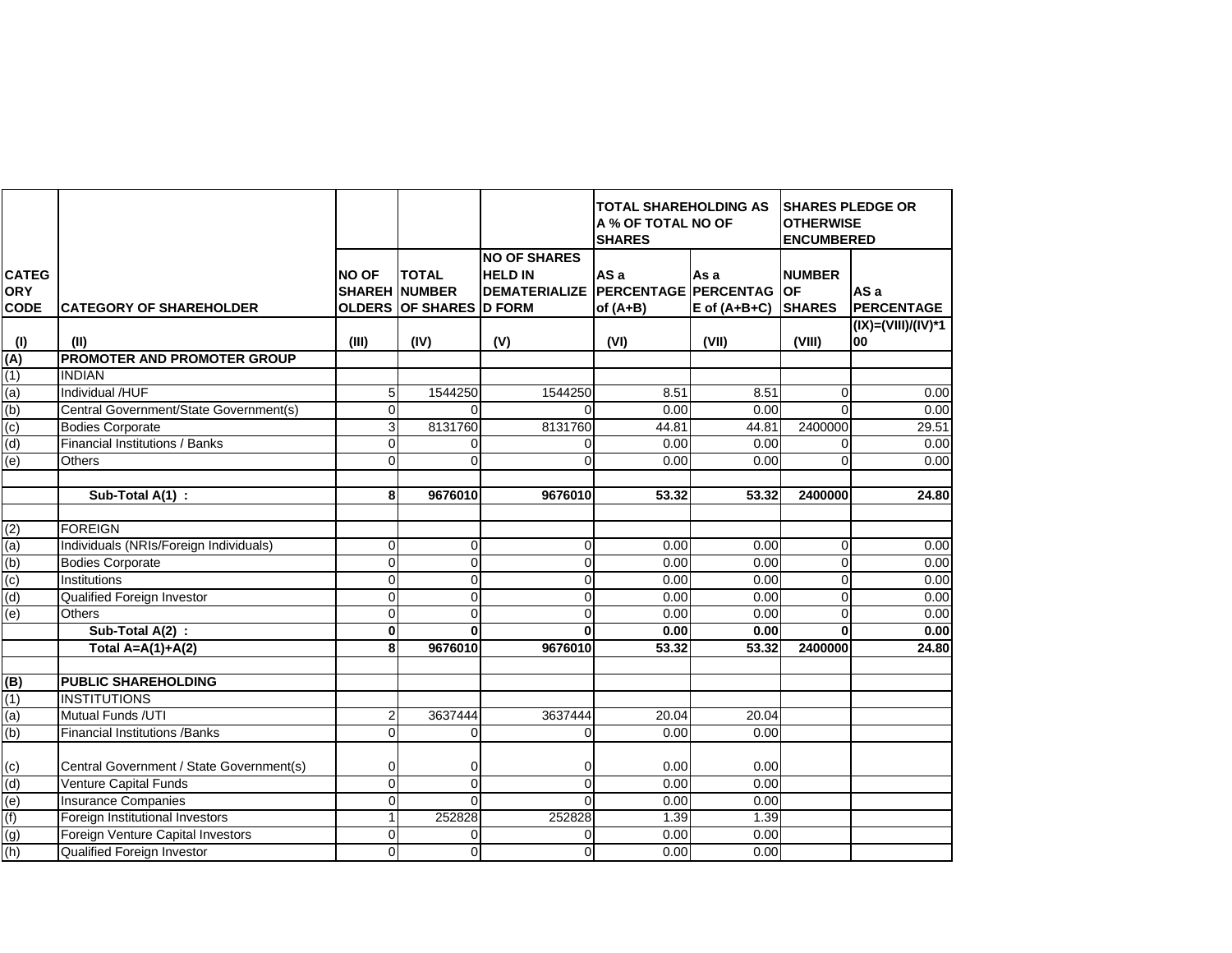|                                           |                                                                          |                |                                                                         |                                                                                    | <b>TOTAL SHAREHOLDING AS</b><br>A % OF TOTAL NO OF<br><b>SHARES</b> |                          | <b>SHARES PLEDGE OR</b><br><b>OTHERWISE</b><br><b>ENCUMBERED</b> |                           |
|-------------------------------------------|--------------------------------------------------------------------------|----------------|-------------------------------------------------------------------------|------------------------------------------------------------------------------------|---------------------------------------------------------------------|--------------------------|------------------------------------------------------------------|---------------------------|
| <b>CATEG</b><br><b>ORY</b><br><b>CODE</b> | <b>ICATEGORY OF SHAREHOLDER</b>                                          | <b>NO OF</b>   | <b>TOTAL</b><br><b>SHAREH INUMBER</b><br><b>OLDERS OF SHARES D FORM</b> | <b>NO OF SHARES</b><br><b>HELD IN</b><br><b>DEMATERIALIZE PERCENTAGE PERCENTAG</b> | AS a<br>of $(A+B)$                                                  | As a<br>$E$ of $(A+B+C)$ | <b>NUMBER</b><br><b>OF</b><br><b>SHARES</b>                      | AS a<br><b>PERCENTAGE</b> |
| (1)                                       | (II)                                                                     | (III)          | (IV)                                                                    | (V)                                                                                | (VI)                                                                | (VII)                    | (VIII)                                                           | (IX)=(VIII)/(IV)*1<br>100 |
| (i)                                       | Others                                                                   | $\Omega$       | $\Omega$                                                                | $\Omega$                                                                           | 0.00                                                                | 0.00                     |                                                                  |                           |
|                                           | Sub-Total B(1) :                                                         | 3 <sup>1</sup> | 3890272                                                                 | 3890272                                                                            | 21.44                                                               | 21.44                    |                                                                  |                           |
|                                           |                                                                          |                |                                                                         |                                                                                    |                                                                     |                          |                                                                  |                           |
| (2)                                       | NON-INSTITUTIONS                                                         |                |                                                                         |                                                                                    |                                                                     |                          |                                                                  |                           |
| (a)                                       | <b>Bodies Corporate</b>                                                  | 135            | 1367317                                                                 | 1367317                                                                            | 7.53                                                                | 7.53                     |                                                                  |                           |
| (b)                                       | Individuals                                                              |                |                                                                         |                                                                                    |                                                                     |                          |                                                                  |                           |
|                                           | (i) Individuals holding nominal share capital upto<br>Rs.1 lakh          | 2858           | 903574                                                                  | 898440                                                                             | 4.98                                                                | 4.98                     |                                                                  |                           |
|                                           | (ii) Individuals holding nominal share capital in<br>excess of Rs.1 lakh | 16             | 2286444                                                                 | 2286444                                                                            | 12.60                                                               | 12.60                    |                                                                  |                           |
| $\overline{c}$                            | <b>Others</b>                                                            |                |                                                                         |                                                                                    |                                                                     |                          |                                                                  |                           |
|                                           | <b>NON RESIDENT INDIANS</b>                                              | 17             | 5651                                                                    | 5651                                                                               | 0.03                                                                | 0.03                     |                                                                  |                           |
|                                           | <b>CLEARING MEMBERS</b>                                                  | $\overline{7}$ | 19272                                                                   | 19272                                                                              | 0.11                                                                | 0.11                     |                                                                  |                           |
| (d)                                       | Qualified Foreign Investor                                               | $\mathbf 0$    | $\Omega$                                                                | $\Omega$                                                                           | 0.00                                                                | 0.00                     |                                                                  |                           |
|                                           |                                                                          |                |                                                                         |                                                                                    |                                                                     |                          |                                                                  |                           |
|                                           | Sub-Total B(2):                                                          | 3033           | 4582258                                                                 | 4577124                                                                            | 25.25                                                               | 25.25                    |                                                                  |                           |
|                                           |                                                                          |                |                                                                         |                                                                                    |                                                                     |                          |                                                                  |                           |
|                                           | Total $B=B(1)+B(2)$ :                                                    | 3036           | 8472530                                                                 | 8467396                                                                            | 46.68                                                               | 46.68                    |                                                                  |                           |
|                                           |                                                                          |                |                                                                         |                                                                                    |                                                                     |                          |                                                                  |                           |
|                                           | Total $(A+B)$ :                                                          | 3044           | 18148540                                                                | 18143406                                                                           | 100.00                                                              | 100.00                   |                                                                  |                           |
|                                           |                                                                          |                |                                                                         |                                                                                    |                                                                     |                          |                                                                  |                           |
| (C)                                       | Shares held by custodians, against which                                 |                |                                                                         |                                                                                    |                                                                     |                          |                                                                  |                           |
|                                           | Depository Receipts have been issued                                     |                |                                                                         |                                                                                    |                                                                     |                          |                                                                  |                           |
|                                           |                                                                          |                |                                                                         |                                                                                    |                                                                     |                          |                                                                  |                           |
| (1)                                       | Promoter and Promoter Group                                              |                |                                                                         |                                                                                    |                                                                     |                          |                                                                  |                           |
| (2)                                       | Public                                                                   | $\Omega$       | $\Omega$                                                                | $\Omega$                                                                           | 0.00                                                                | 0.00                     |                                                                  |                           |
|                                           |                                                                          |                |                                                                         |                                                                                    |                                                                     |                          |                                                                  |                           |
|                                           | <b>GRAND TOTAL (A+B+C):</b>                                              | 3044           | 18148540                                                                | 18143406                                                                           | 100.00                                                              | 0.00                     | 2400000                                                          | 13.22                     |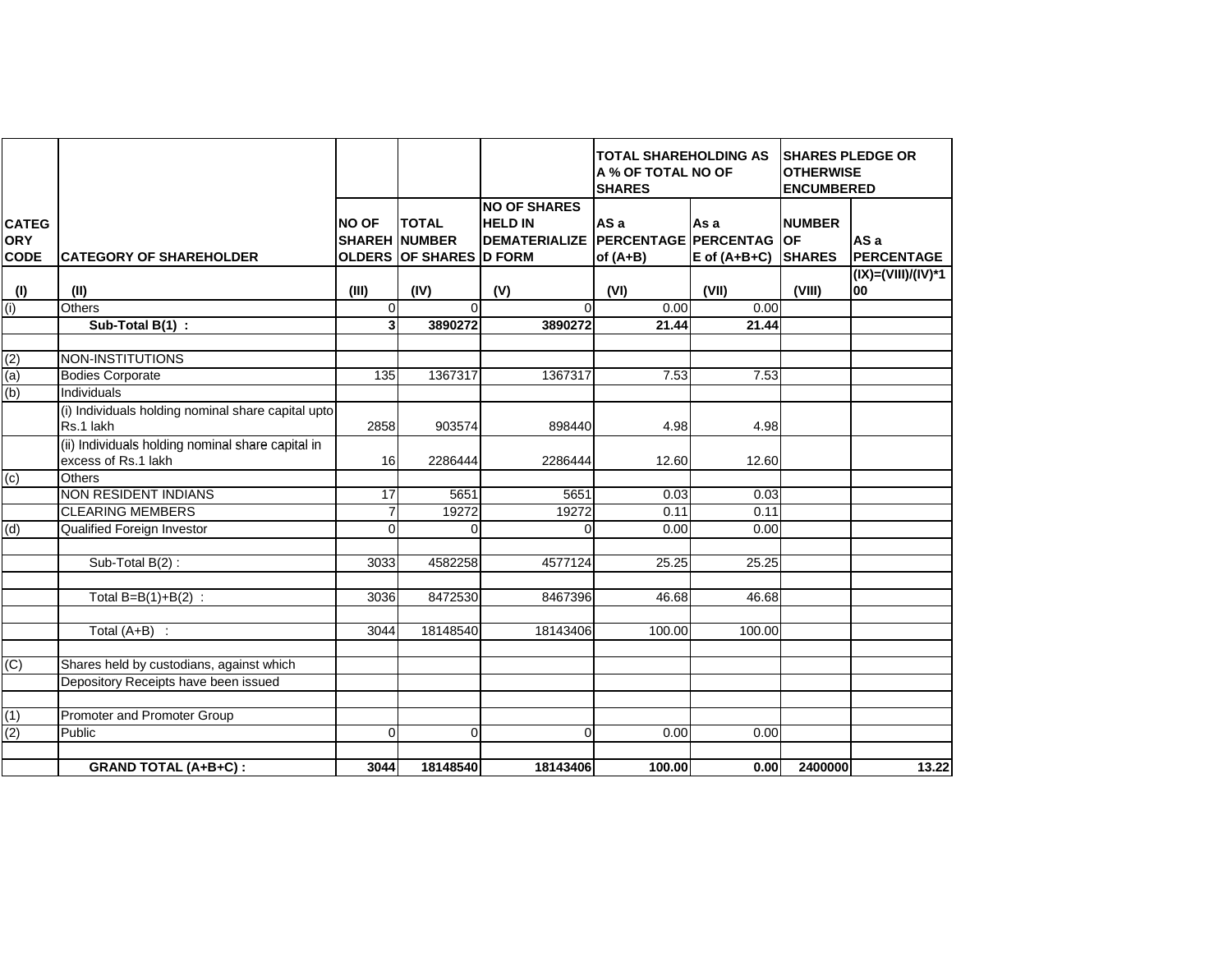| (1)(b) | Statement showing holding of securities (including shares, warrants, convertible securities) of persons belonging to the category "Promoter and |                                 |                                           |                                  |                              |                                                                                   |                                          |                                                               |                                                    |                                                                                               |                                                                                                                                                                                 |
|--------|-------------------------------------------------------------------------------------------------------------------------------------------------|---------------------------------|-------------------------------------------|----------------------------------|------------------------------|-----------------------------------------------------------------------------------|------------------------------------------|---------------------------------------------------------------|----------------------------------------------------|-----------------------------------------------------------------------------------------------|---------------------------------------------------------------------------------------------------------------------------------------------------------------------------------|
| Sr.No  | Name of the Shareholder                                                                                                                         |                                 | <b>Details of Shares held</b>             |                                  | Encumbered shares (*)        |                                                                                   |                                          | <b>Details of Warrants</b>                                    | <b>Details of</b><br>convertible<br>securities     |                                                                                               | <b>Total Shares</b><br>(including<br>underlying<br>shares<br>assuming full<br>conversion of<br>warrants and<br>convertible<br>securities) as<br>a % of diluted<br>share capital |
|        |                                                                                                                                                 | No. of<br><b>Shares</b><br>held | As a % of<br>grand total<br>$(A)+(B)+(C)$ | Pledge<br><b>Shares</b>          | AS a<br>percentag<br>e       | AS a % of<br>grand<br>total $(A) +$<br>$(B) + (C)$<br>of sub-<br>clause<br>(I)(a) | <b>Number</b><br>of<br>warrant<br>s held | As a % total<br>number of<br>warrants of<br>the smae<br>class | <b>Number</b><br>lof<br>lle<br>securitie<br>s held | As a %<br>total<br>number of<br>convertibl<br>convertib securities<br>of the<br>same<br>class |                                                                                                                                                                                 |
| (1)    | (II)                                                                                                                                            | (III)                           | (IV)                                      | (V)                              | $(VI) = (V)/(III)$<br>$*100$ | (VII)                                                                             | (VIII)                                   | (IX)                                                          | (X)                                                | (XI)                                                                                          | (XII)                                                                                                                                                                           |
|        |                                                                                                                                                 |                                 |                                           |                                  |                              |                                                                                   |                                          |                                                               |                                                    |                                                                                               |                                                                                                                                                                                 |
|        | RIDDHI PORTFOLIO<br><b>PRIVATE LTD</b>                                                                                                          | 5801037                         | 31.96                                     | 2400000                          | 41.37                        | 13.22                                                                             | $\overline{0}$                           | 0.00                                                          | 0                                                  | 0.00                                                                                          | 31.96                                                                                                                                                                           |
|        | <b>RIDDHI PORTFOLIO</b><br>2 PRIVATE LTD                                                                                                        | 160723                          | 0.89                                      | $\overline{0}$                   | 0.00                         | 0.00                                                                              | $\overline{0}$                           | 0.00                                                          | $\overline{0}$                                     | 0.00                                                                                          | 0.89                                                                                                                                                                            |
|        | EASTERN CREDIT CAPITAL<br>3 PRIVATE LIMITED<br>4 MAHABIR PRASAD JALAN                                                                           | 2170000                         | 11.96<br>2.49                             | $\overline{0}$<br>$\overline{0}$ | 0.00<br>0.00                 | 0.00<br>0.00                                                                      | $\overline{0}$<br>$\overline{0}$         | 0.00<br>0.00                                                  | 0<br>$\overline{0}$                                | 0.00<br>0.00                                                                                  | 11.96<br>2.49                                                                                                                                                                   |
|        |                                                                                                                                                 | 451000                          |                                           |                                  |                              |                                                                                   |                                          |                                                               |                                                    |                                                                                               |                                                                                                                                                                                 |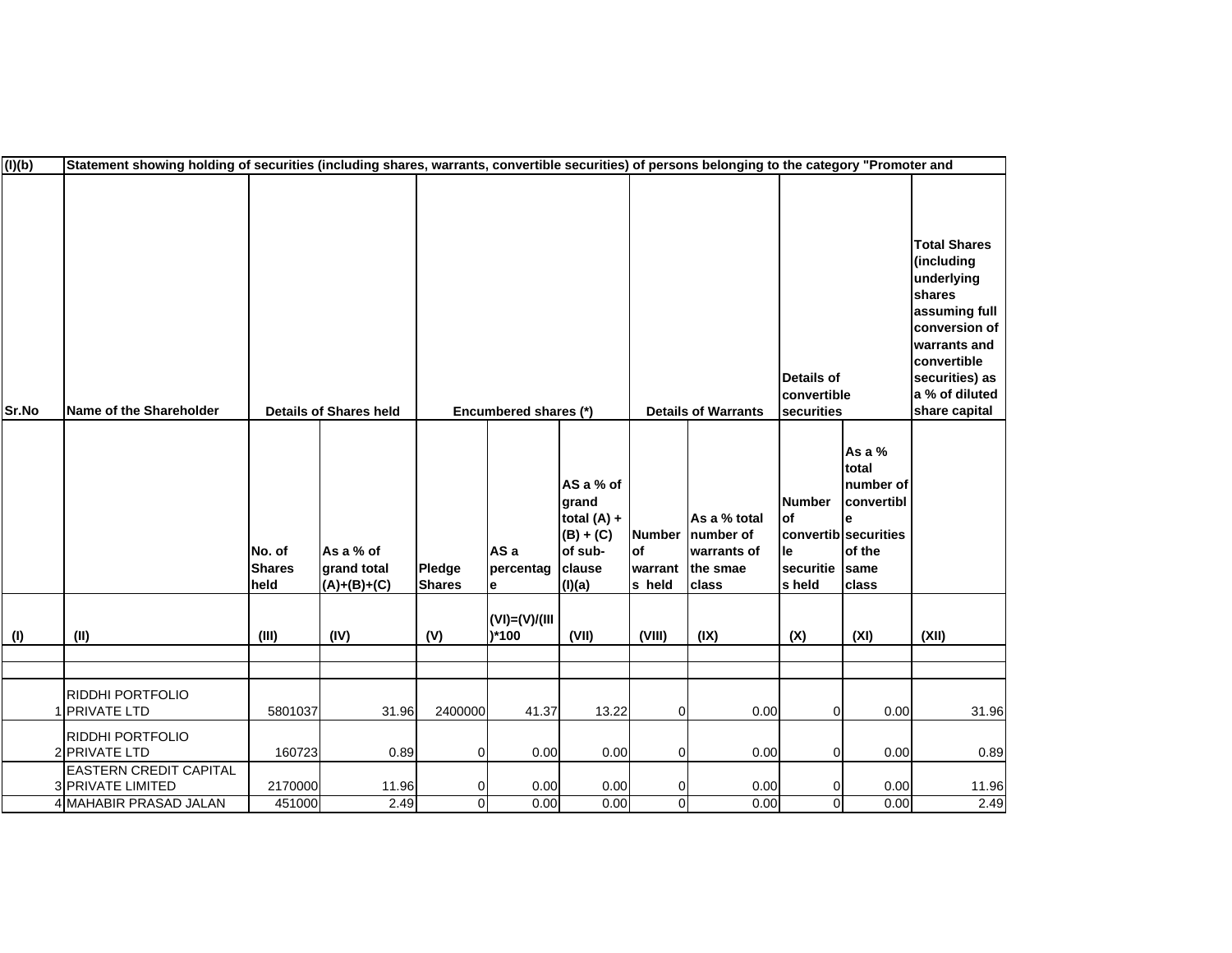| TOTAL :                       | 9676010         | 53.32   | 2400000 | 24.80    | 13.22             | 0.001     | 0.001 | 53.32 |
|-------------------------------|-----------------|---------|---------|----------|-------------------|-----------|-------|-------|
|                               |                 |         |         |          |                   |           |       |       |
| <b>8 MAHABIR PRASAD JALAN</b> | 120000 <b>1</b> | 0.66I   |         | $0.00\,$ | $0.00 \mathsf{I}$ | $0.00 \,$ | 0.00  | 0.66  |
| 7 NARESH JALAN                | 268750          | ا 48. ، |         | 0.00     | 0.00              | 0.00      | 0.00  | ا48.، |
| 6 NARESH JALAN                | 285750          | .57'    |         | 0.00     | 0.00              | 0.00      | 0.00  | .57   |
| 5 RASHMI JALAN                | 418750          | 2.31    |         | 0.00     | 0.00              | 0.00      | 0.00  | 2.31  |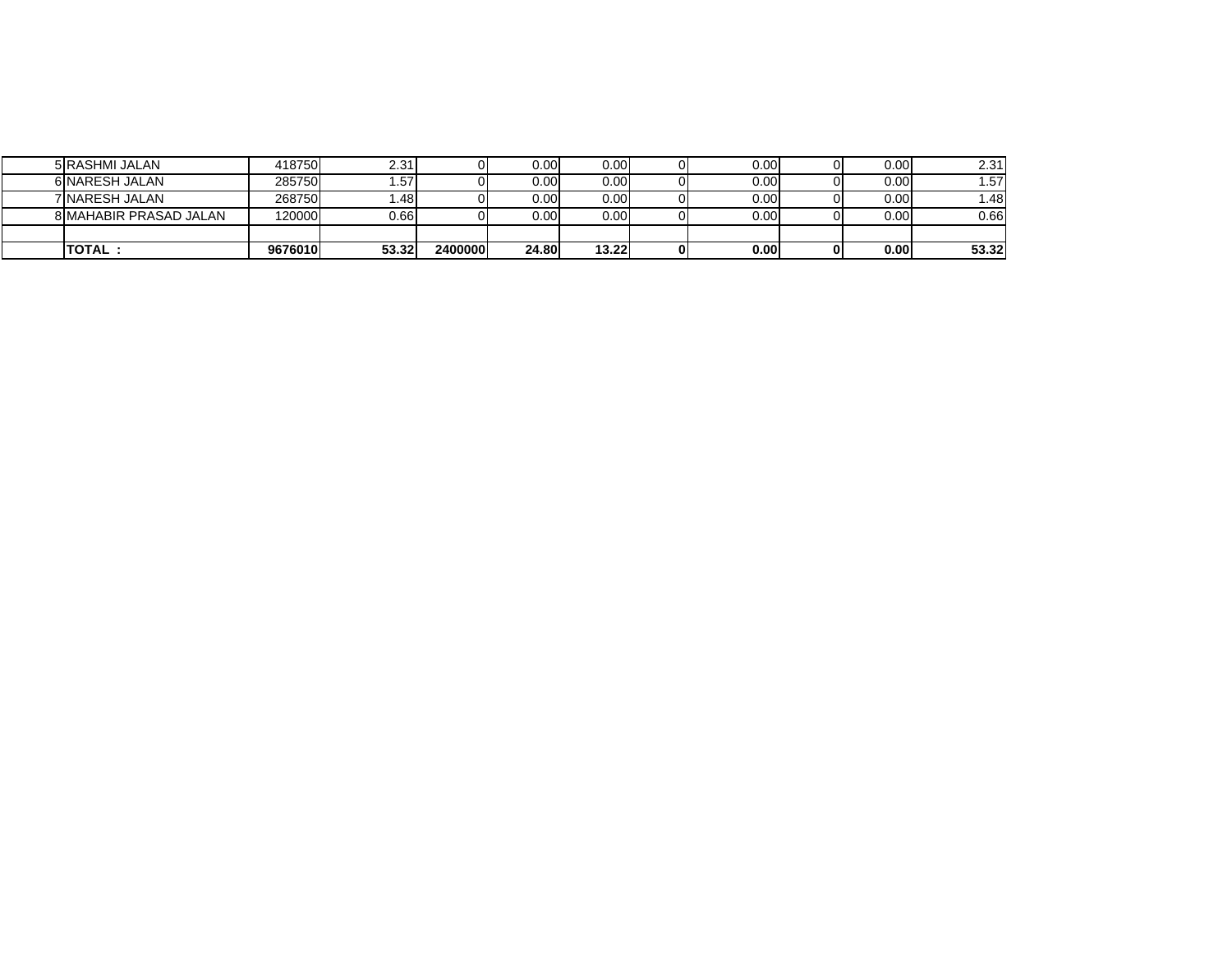| (l)(c)(i) | Statement showing holding of securities (including shares, warrants,convertible securities) of persons belonging to the category "Public" and holding<br>more than 1% of the total number of shares |                    |                                                                                                                                                                          |                                              |                                                                                      |                                       |                                                                                                  |                                                                                                                                                                               |
|-----------|-----------------------------------------------------------------------------------------------------------------------------------------------------------------------------------------------------|--------------------|--------------------------------------------------------------------------------------------------------------------------------------------------------------------------|----------------------------------------------|--------------------------------------------------------------------------------------|---------------------------------------|--------------------------------------------------------------------------------------------------|-------------------------------------------------------------------------------------------------------------------------------------------------------------------------------|
| Sr.No.    | Name of the shareholder                                                                                                                                                                             | Number of          | Shares as a<br>percentage of total<br>number of shares<br>{i.e., Grant total<br>$(A)+(B)+(C)$<br>indicated in<br><b>Statement at para</b><br>shares held $(1)(a)$ above} | <b>Details of warrants</b>                   |                                                                                      | securities                            | Details of convertible                                                                           | <b>Total shares</b><br>(including<br>underlying shares<br>assuming full<br>conversion of<br>warrants and<br>convertible<br>securities) as a %<br>of diluted share<br>capital) |
|           |                                                                                                                                                                                                     |                    |                                                                                                                                                                          | <b>Number</b><br>lof<br>warrants<br>held     | As a $%$<br>total<br>number<br>lof<br>Iwarrants Iconverti<br>of the<br>same<br>class | <b>Number</b><br>lof<br>ble<br>s held | % w.r.t total<br>number of<br>convertible<br>securities<br>securitie of the same<br><b>class</b> |                                                                                                                                                                               |
|           | UNIT TRUST OF INDIA INVESTMENT ADVISORY<br><b>SERVICES LTD- A/C ASCENT INDIA FUND</b>                                                                                                               | 2213000            | 12.19                                                                                                                                                                    | $\overline{0}$                               | 0.00                                                                                 | $\mathbf 0$                           | 0.00                                                                                             | 12.19                                                                                                                                                                         |
|           | IRELIANCE CAPITAL TRUSTEE CO. LTD. - A/C<br>2 RELIANCE TAX SAVER (ELSS) FUND<br><b>3 DILIP KUMAR PATODIA</b>                                                                                        | 1424444<br>1009943 | 7.85<br>5.56                                                                                                                                                             | $\overline{0}$<br>$\overline{0}$             | 0.00<br>0.00                                                                         | 0<br>$\Omega$                         | 0.00<br>0.00                                                                                     | 7.85<br>5.56                                                                                                                                                                  |
|           | <b>4 LATA BHANSHALI</b>                                                                                                                                                                             | 837560             | 4.62                                                                                                                                                                     | $\Omega$                                     | 0.00                                                                                 | $\Omega$                              | 0.00                                                                                             | 4.62                                                                                                                                                                          |
|           | <b>5 AKG FINVEST LTD</b>                                                                                                                                                                            | 395000             | 2.18                                                                                                                                                                     | $\Omega$                                     | 0.00                                                                                 | $\Omega$                              | 0.00                                                                                             | 2.18                                                                                                                                                                          |
|           | CITIGROUP GLOBAL MARKETS MAURITIUS PRIVATE<br>6 LIMITED<br>7 CHARTERED FINANCE AND LEASING LIMITED                                                                                                  | 252828<br>251033   | 1.39<br>1.38                                                                                                                                                             | $\overline{0}$<br>$\overline{0}$<br>$\Omega$ | 0.00<br>0.00<br>0.00                                                                 | 0<br>$\overline{0}$<br>$\Omega$       | 0.00<br>0.00                                                                                     | 1.39<br>1.38                                                                                                                                                                  |
|           | 8 UNO METALS LTD                                                                                                                                                                                    | 234000             | 1.29                                                                                                                                                                     |                                              |                                                                                      |                                       | 0.00                                                                                             | 1.29                                                                                                                                                                          |
|           | <b>TOTAL:</b>                                                                                                                                                                                       | 6617808            | 36.46                                                                                                                                                                    | $\mathbf{0}$                                 | 0.00                                                                                 | $\mathbf{0}$                          | 0.00                                                                                             | 36.46                                                                                                                                                                         |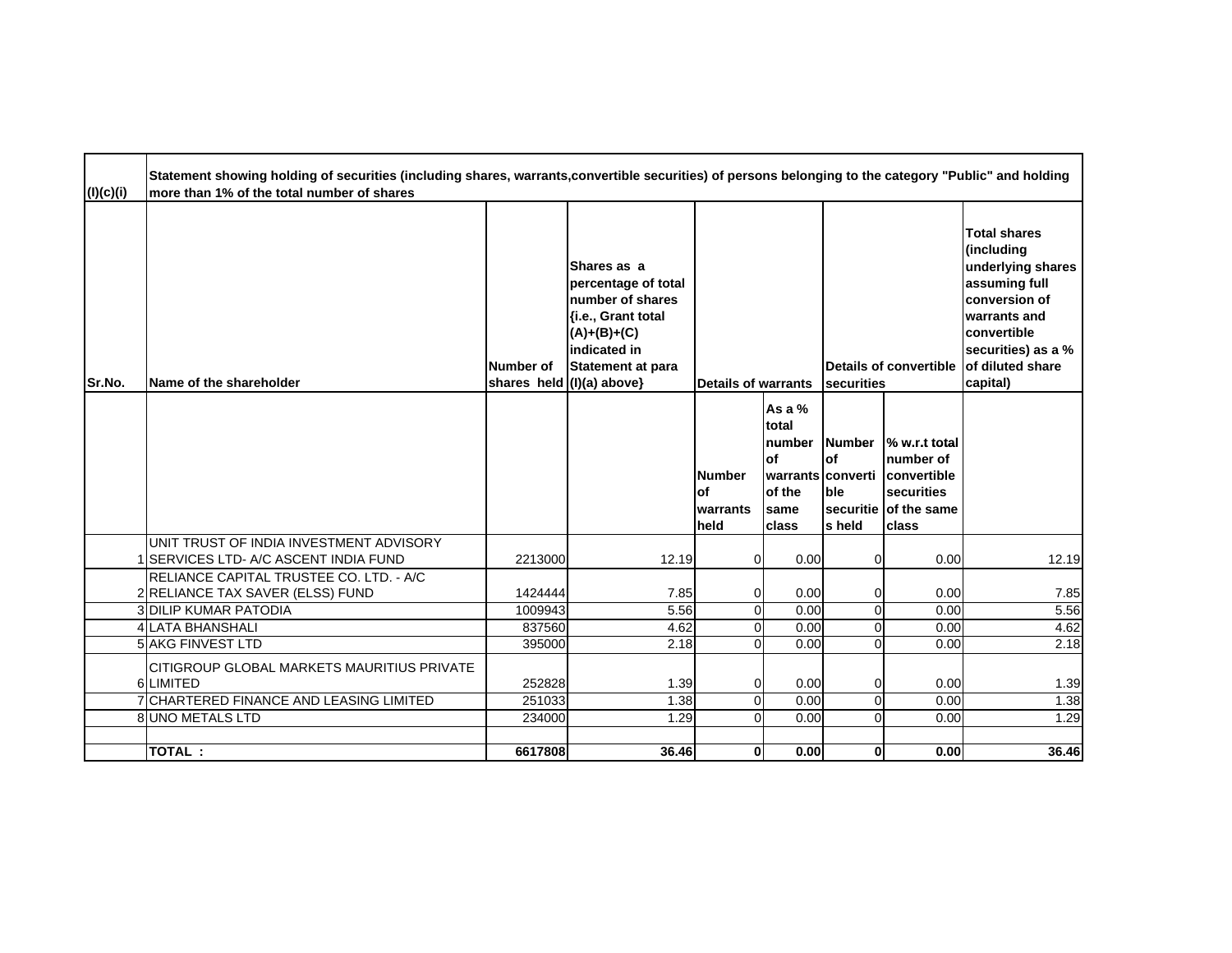| (l)(c)(ii) | Statement showing holding of securities (including shares, warrants, convertible securities) of persons (together with PAC) belonging to<br>the category "Public" and holding more than 5% of the total number of shares of the company |                          |                                                                                                                                                                         |                                          |                                                     |                                      |                                                                                                                   |                                                                                                                                                                               |
|------------|-----------------------------------------------------------------------------------------------------------------------------------------------------------------------------------------------------------------------------------------|--------------------------|-------------------------------------------------------------------------------------------------------------------------------------------------------------------------|------------------------------------------|-----------------------------------------------------|--------------------------------------|-------------------------------------------------------------------------------------------------------------------|-------------------------------------------------------------------------------------------------------------------------------------------------------------------------------|
| Sr.No.     | Name(s) of the shareholder(s) and the<br>Persons Acting in Concert (PAC) with<br>them                                                                                                                                                   | Number of<br>shares held | Shares as a<br>percentage of<br>total number<br>of shares {i.e.,<br><b>Grant total</b><br>$(A)+(B)+(C)$<br>indicated in<br><b>Statement at</b><br>para (I)(a)<br>above} | Details of warrants                      |                                                     | Details of convertible<br>securities |                                                                                                                   | <b>Total shares</b><br>(including<br>underlying shares<br>assuming full<br>conversion of<br>warrants and<br>convertible<br>securities) as a %<br>of diluted share<br>capital) |
|            |                                                                                                                                                                                                                                         |                          |                                                                                                                                                                         | <b>Number</b><br>lof<br>warrants<br>held | As a $%$<br>total<br>number of<br>the same<br>class | Number of<br>securities<br>held      | % w.r.t total<br><b>Inumber</b> of<br>convertible<br>warrants of convertible Isecurities of<br>the same<br>Iclass |                                                                                                                                                                               |
|            | UNIT TRUST OF INDIA INVESTMENT<br>ADVISORY SERVICES LTD-A/C<br>I IASCENT INDIA FUND                                                                                                                                                     | 2213000                  | 12.19                                                                                                                                                                   | $\overline{0}$                           | 0.00                                                | 0                                    | 0.00                                                                                                              | 0.00                                                                                                                                                                          |
|            | RELIANCE CAPITAL TRUSTEE CO.<br>LTD. - A/C RELIANCE TAX SAVER<br>2 (ELSS) FUND<br><b>3 DILIP KUMAR PATODIA</b>                                                                                                                          | 1424444<br>1009943       | 7.85<br>5.56                                                                                                                                                            | 0<br>$\Omega$                            | 0.00<br>0.00                                        | 0<br>0                               | 0.00<br>0.00                                                                                                      | 0.00<br>0.00                                                                                                                                                                  |
|            | TOTAL:                                                                                                                                                                                                                                  | 4647387                  | 25.61                                                                                                                                                                   | 0                                        | 0.00                                                | 0                                    | 0.00                                                                                                              | 0.00                                                                                                                                                                          |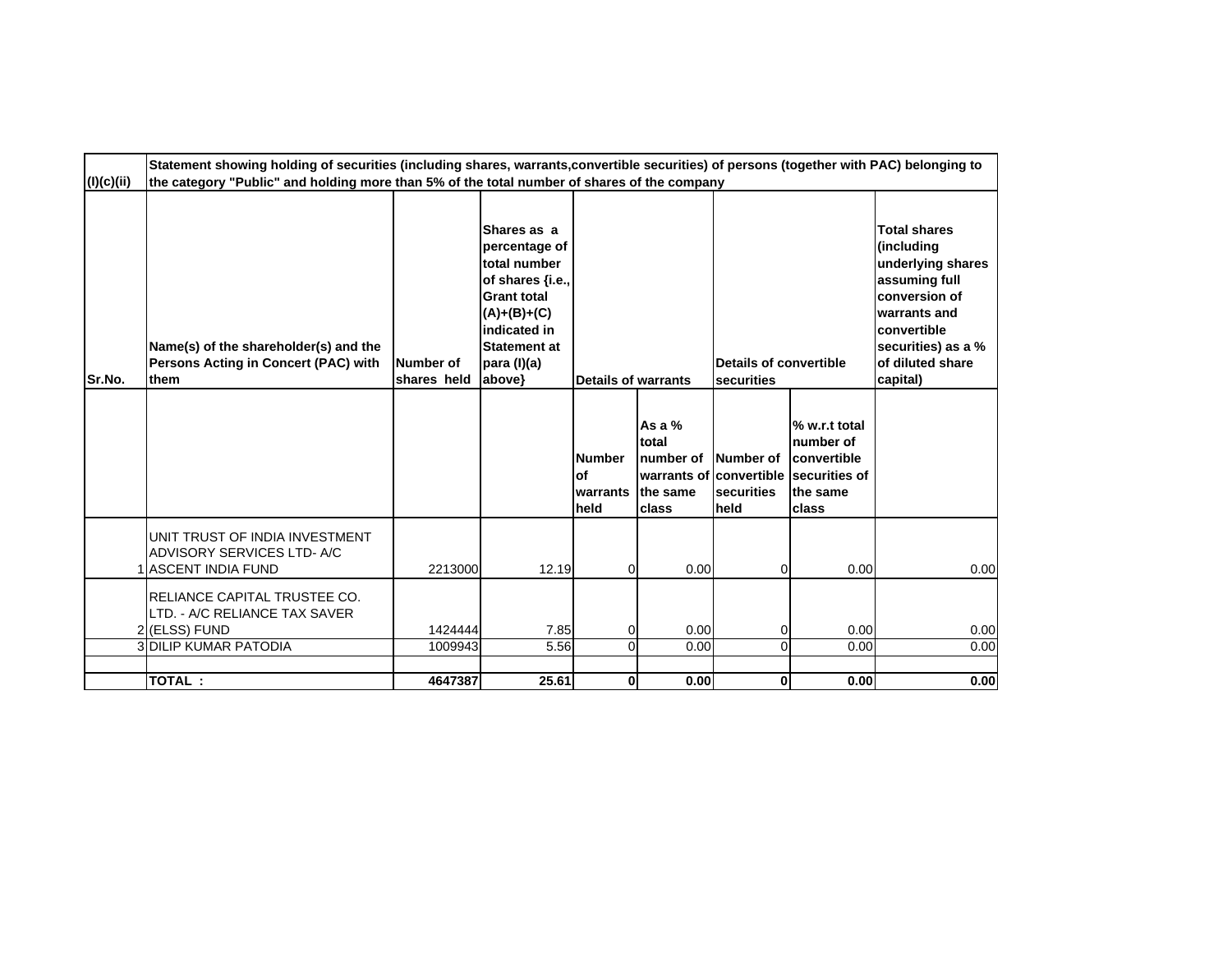| (I)(d) | <b>STATEMENT SHOWING DETAILS OF LOCKED-IN SHARES"</b> |           |                                                                        |                           |
|--------|-------------------------------------------------------|-----------|------------------------------------------------------------------------|---------------------------|
|        |                                                       |           |                                                                        |                           |
|        |                                                       |           | Locked-in shares as a (%)                                              |                           |
|        |                                                       |           | percentage of total number of                                          |                           |
|        |                                                       |           | shares {i.e, Grand Total                                               |                           |
|        |                                                       |           | Number of locked- (A)+(B)+(C) Indicated in Statement Promoter/Promoter |                           |
| Sr.No. | Name of the shareholder                               | in shares | at para (I)(a) above}                                                  | Group/Public              |
|        |                                                       |           |                                                                        | <b>IPROMOTER/PROMOTER</b> |
|        | <b>EASTERN CREDIT CAPITAL LIMITED</b>                 | 950000    |                                                                        | 5.23 GROUP                |
|        |                                                       |           |                                                                        | <b>PROMOTER/PROMOTER</b>  |
|        | 2 EASTERN CREDIT CAPITAL LIMITED                      | 770000    |                                                                        | 4.24 GROUP                |
|        |                                                       |           |                                                                        | <b>IPROMOTER/PROMOTER</b> |
|        | 3 EASTERN CREDIT CAPITAL LIMITED                      | 350000    |                                                                        | 1.93 GROUP                |
|        |                                                       |           |                                                                        | <b>PROMOTER/PROMOTER</b>  |
|        | 4 EASTERN CREDIT CAPITAL LIMITED                      | 100000    |                                                                        | 0.55 GROUP                |
|        |                                                       |           |                                                                        |                           |
|        | TOTAL:                                                | 2170000   | 11.96                                                                  |                           |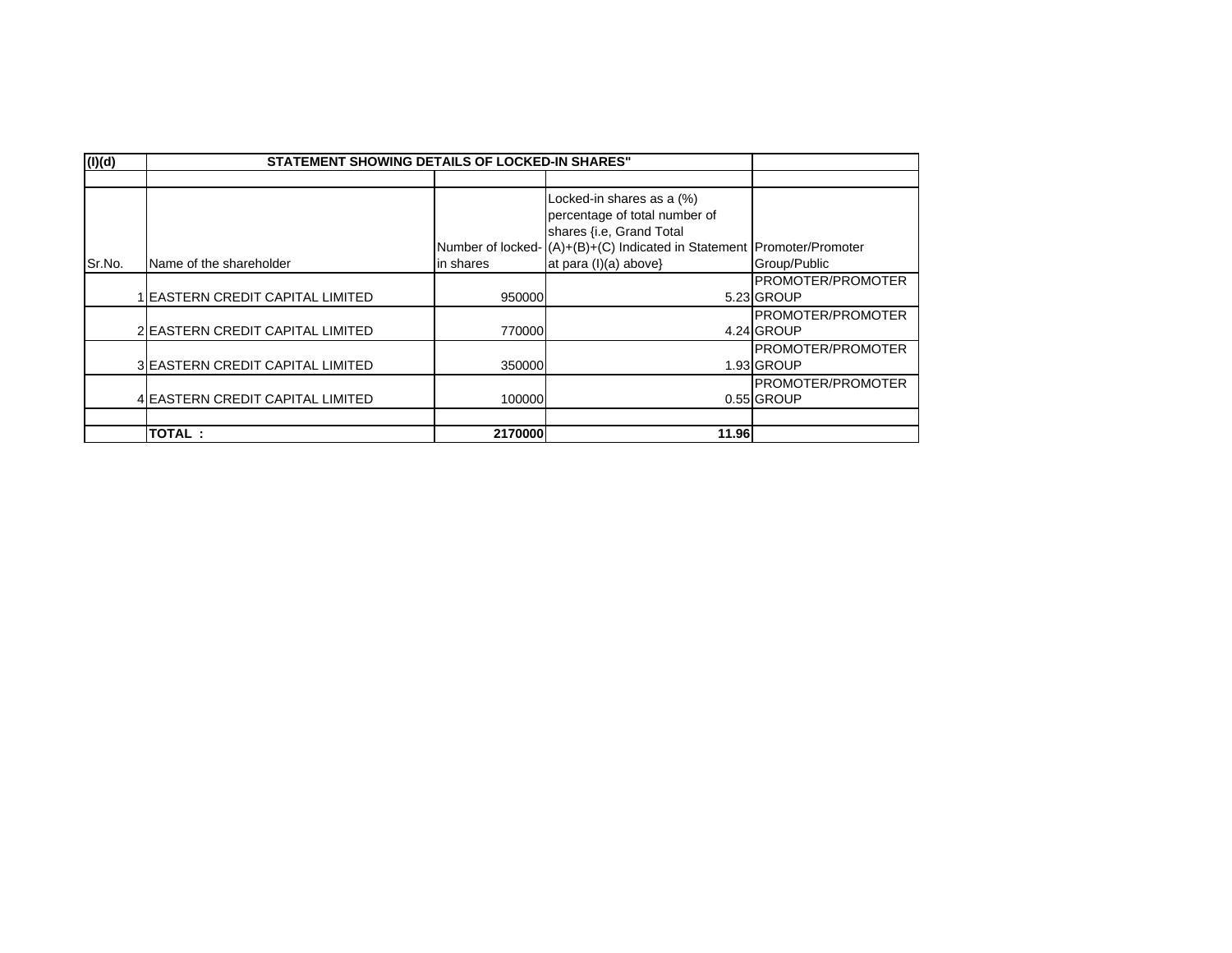| (II)(a) |                                                    | <b>STATEMENT SHOWING DETAILS OF DEPOSITORY RECEIPTS (DRS)</b> |                         |                                                                                   |
|---------|----------------------------------------------------|---------------------------------------------------------------|-------------------------|-----------------------------------------------------------------------------------|
|         |                                                    |                                                               |                         |                                                                                   |
|         |                                                    |                                                               |                         | Shares underlying outstanding                                                     |
|         |                                                    |                                                               |                         | DRs as a percentage of total                                                      |
|         |                                                    |                                                               | <b>Number of shares</b> | number of shares {i.e., Grand Total                                               |
|         |                                                    |                                                               |                         | Number of outstanding underlying outstanding $(A)+(B)+(C)$ indicated in Statement |
| Sr.No.  | Type of outstanding DR (ADRs, GDRs, SDRs, etc. DRs |                                                               | <b>IDRs</b>             | at Para(I)(a) above}                                                              |
|         |                                                    |                                                               |                         |                                                                                   |
|         | <b>TOTAL:</b>                                      |                                                               |                         |                                                                                   |